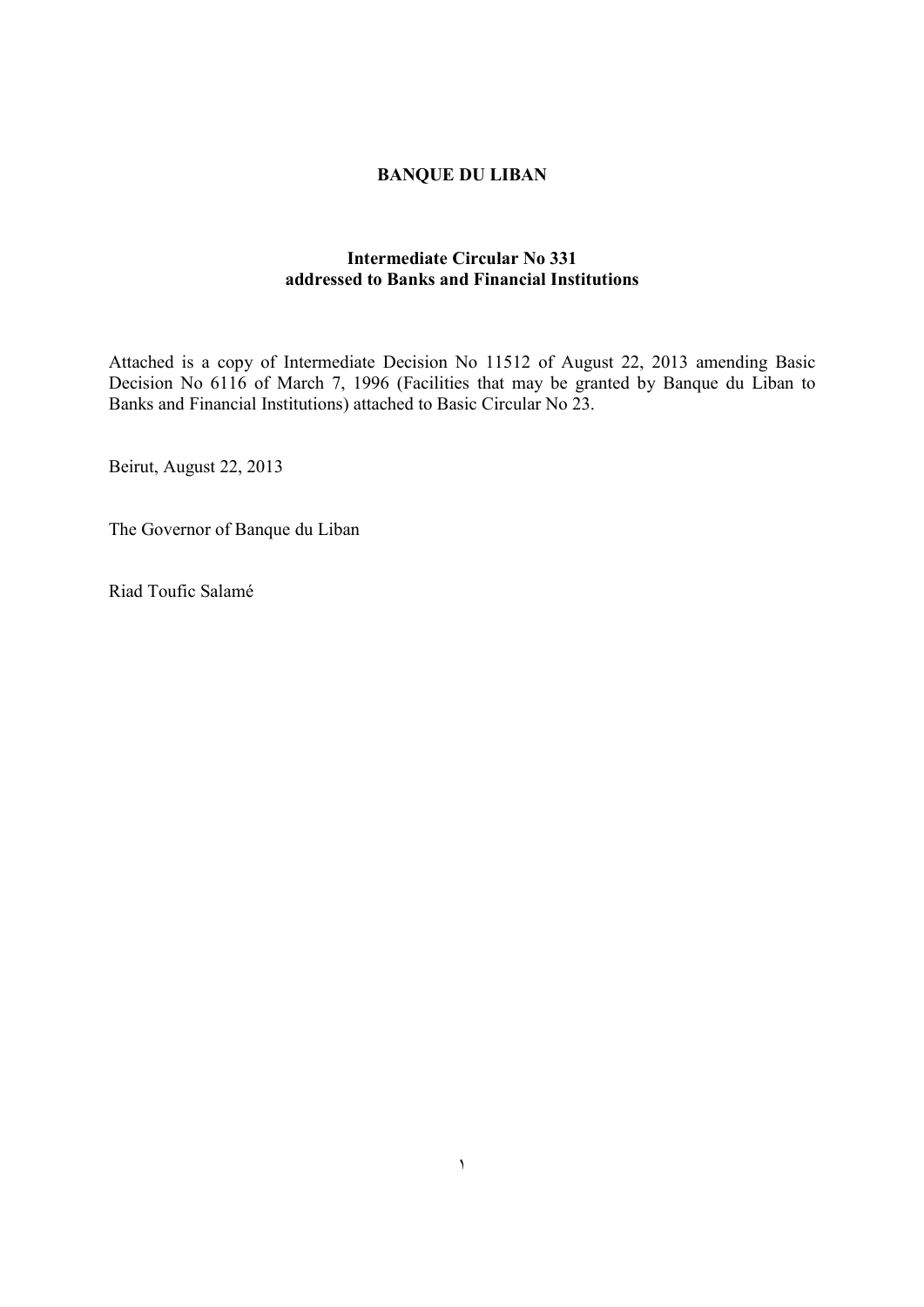## **Intermediate Decision No 11512**

#### **Amending Basic Decision No 6116 of March 7, 1996 Facilities that may be granted by Banque du Liban to Banks and Financial Institutions**

**The Governor of Banque du Liban,** 

**Pursuant to the Code of Money and Credit, namely the provisions of Articles 70, 153, 174, and 177 thereof;** 

**Pursuant to Basic Decision No 6116 of March 7, 1996 and its amendments, relating to Facilities that may be granted by Banque du Liban to Banks and Financial Institutions; Pursuant to Basic Decision No 6938 of March 25, 1998 and its amendments, relating to the Capital of Banks, and** 

**Pursuant to the Decision of the Central Council of Banque du Liban, taken in its meeting of August 21, 2013,** 

## **Decides the following**:

**Article 1**: "Article 8 bis" shall be added to Basic Decision No 6116 of March 7, 1996, and shall read as follows:

> -"For the purposes of the implementation of this Article, the Company or Companies shall mean:

- 1- The Startup companies.
- 2- The Incubators and Accelerators whose objects are restricted to supporting the development, success and growth of Startup companies in Lebanon by offering such companies administrative support, networking, mentoring, training, and know-how, in addition to a range of support resources and services (offices, logistics…) and/or by participating in such companies.
- 3- Companies whose objects are restricted to investing venture capital in Startup companies in Lebanon where they foresee in them and through them a possibility of growth and profit-making, especially upon the transfer of their participation in such companies.
- Banks may benefit from interest-free facilities granted for a maximum period of seven years for their participation, at their full responsibility, in the capital of Companies, according to the following:

## I: Participation in Companies

- 1- Facilities shall be granted to a bank for its participation in a Company, upon BDL Central Council approval, provided that:
	- a- The Company is a Lebanese joint-stock company with nominal shares.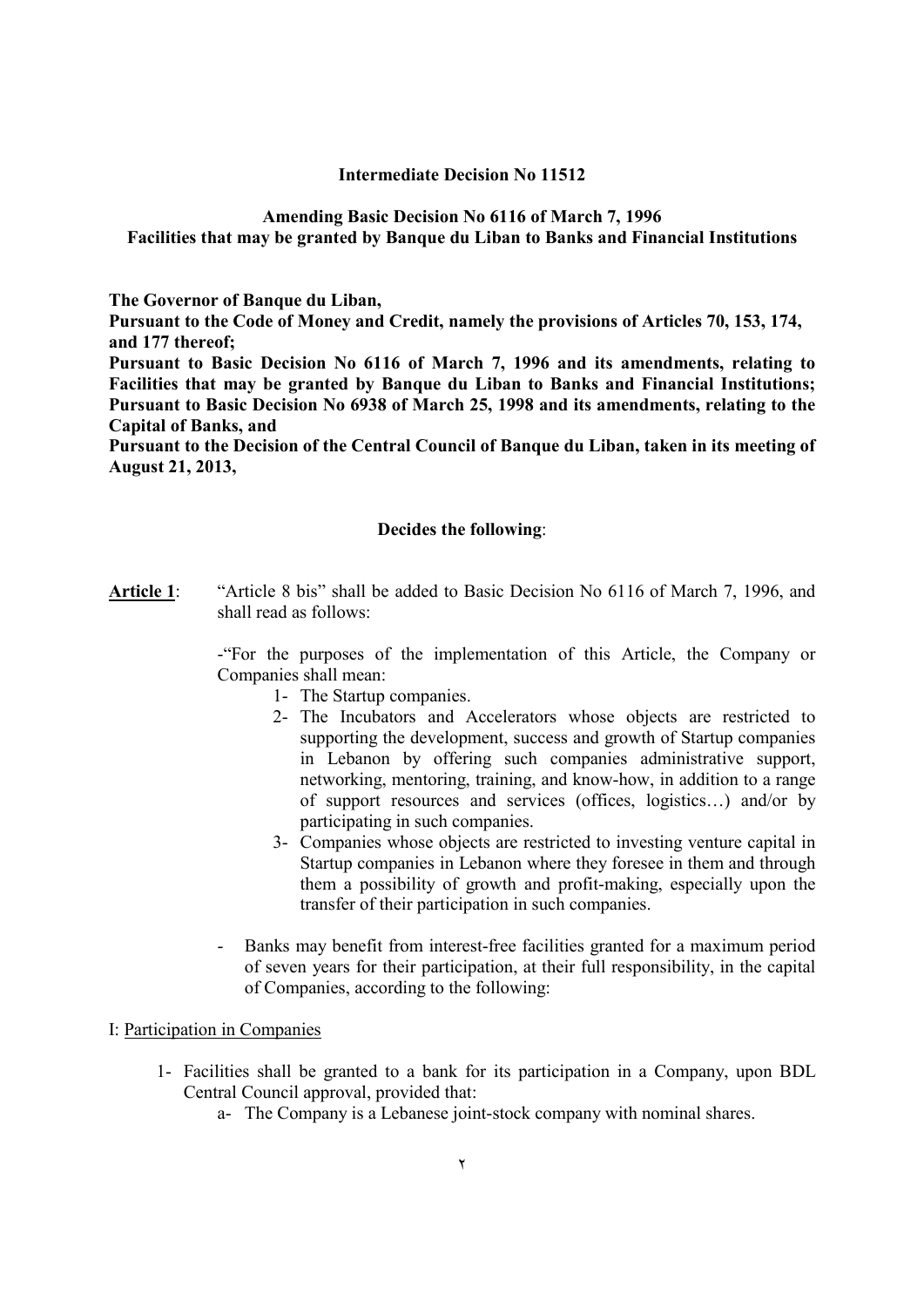- b- The Company is not a financial company or an offshore company.
- c- The Company's shareholders are not governed, whether directly or indirectly, by the provisions of Article 158 of the Code of Commerce and by Article 152, Par. (4) of the Code of Money and Credit. The concerned bank shall ensure at its own responsibility compliance with this provision.
- d- The concerned bank undertakes to transfer its shares in the capital of the Company, within a period not exceeding seven years. Notwithstanding this commitment and in justifiable cases, the BDL Central Council may approve the request submitted by the concerned bank to exceed this time limit.
- 2- The approval of the BDL Central Council on the facilities granted under this Article is contingent on the impact of the Company's project on economic and social growth, and job creation in the Lebanese market thereby enriching the Lebanese national wealth. This approval is also contingent on the project's reliance on knowledge economy and support of creative intellectual skills (Intellectual Capital).
- 3- The BDL Central Council may in exceptional cases and within the conditions it specifies on a case by case basis:
	- -Approve the participation of several banks in the capital of a single Company.
	- -Approve the facilities granted under this Article to the banks for their participation in collective investment schemes established in Lebanon whose objects are limited to financing and investing in Companies.
- 4- The participation of banks governed by the provisions of this Article may not exceed, at any time, 80% of the capital of a single Company.

This percentage may be exceeded if the founders of the project for which the Company was established are granted stock options entitling them to subscribe to shares held by the concerned banks and exceeding the above-mentioned 80%.

5- Total participations of any bank in Companies may not exceed 3% of the bank's capital, provided the participation of any bank in a single Company does not exceed 10% of the aforementioned 3%. However, the BDL Central Council may, on justified grounds, grant its approval to exceed any of these percentages.

For the purposes of this Article, funds allocated to participations in Companies are considered as being part of the capital.

6- The concerned banks must play an active role in the development of the Company's business and in the support of its continuous growth and good governance.

## II: Facilities granted by Banque du Liban

1- The concerned banks shall invest the facilities granted by Banque du Liban pursuant to the provisions of this Article in Treasury bills subscribed to in the primary market.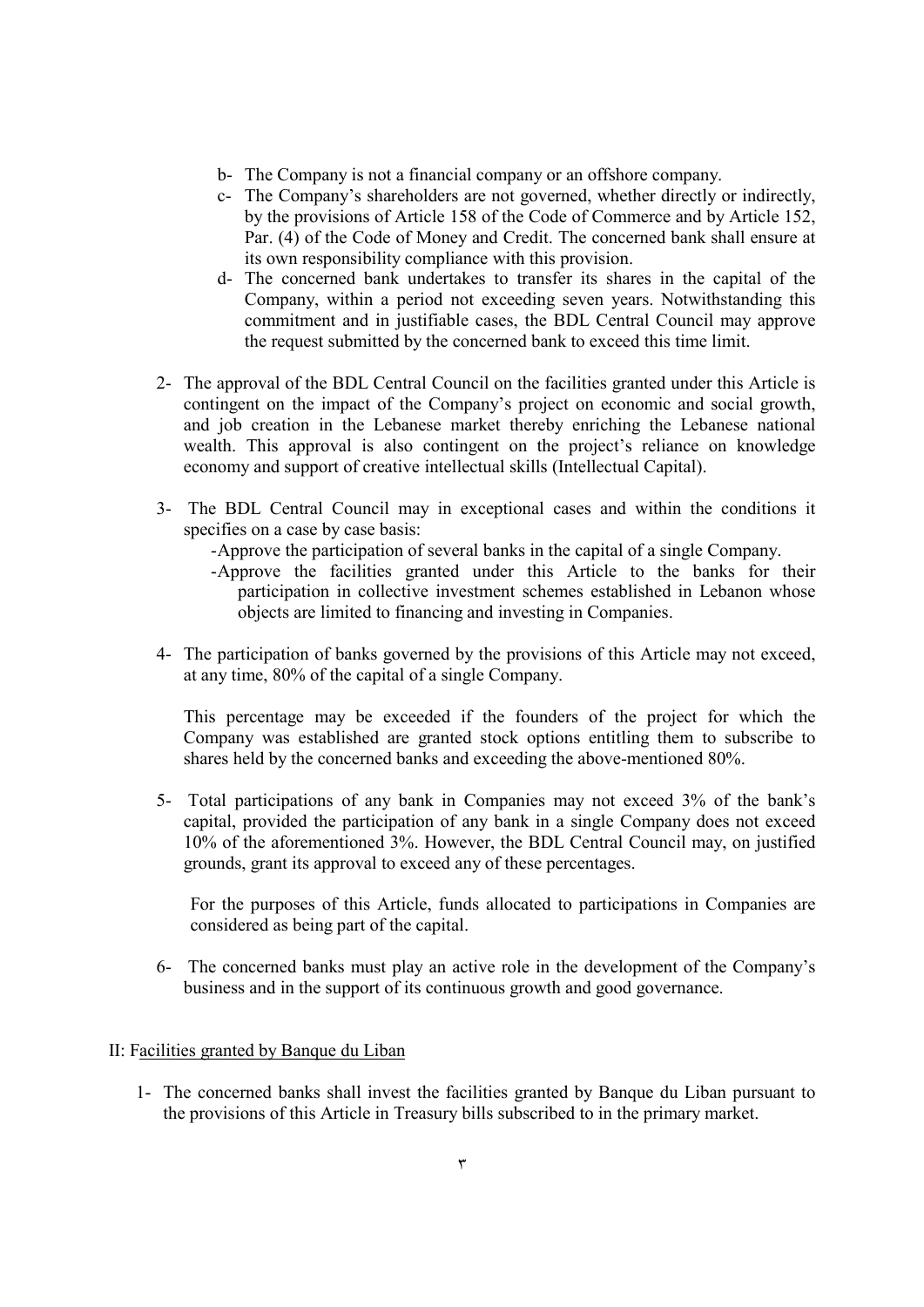In case no Treasury bills are issued, these facilities may be invested in accounts or operations or securities approved by the BDL Central Council. These investments represent the sufficient guarantees required against the granted facilities, provided the guarantees and their percentage are accepted by the Central Council.

2- The margin realized by the benefiting bank as a result of the investment of the granted facilities, shall be calculated in a way that guarantees to the concerned bank a coverage amounting to 75% of its participation in the Company.

The amount of granted facilities shall be determined in a way that the net yield on the facilities invested by the benefiting bank shall be equivalent to 75% of the value of its participation in the Company.

However, the BDL Central Council may authorize the concerned bank to exceed this percentage in case of insufficient capital and based on the importance of the Company's project.

- 3- The amount of the facilities granted to finance the participation of a bank in the Company pursuant to the provisions of this Article shall be automatically reimbursed at their maturity date, upon the discount of bonds invested therein, or upon the transfer of the shares held by the said bank in the Company's capital.
- 4- All the conditions of the facilities, particularly their duration, shall be set in the contracts to be signed with the concerned banks.
- 5- The abovementioned facilities may be increased whenever the bank intends to subscribe to new shares in the same Company, without prejudice to the provisions of this Article, particularly the provisions of Sub-paragraphs 4 and 5 of Paragraph "I".

## III: Transfer of the Company's shares and rights of Banque du Liban

1- Prior to the transfer of any share in the Company, the concerned bank must notify Banque du Liban thereof and provide it with a report prepared by the Company's external auditor that shows the value of the shares to be transferred. Banque du Liban may appoint one expert or more, at the expense of the concerned bank, to assess the shareholders' rights in the Company.

In case the concerned bank objects to this assessment, the dispute shall be settled by ordinary arbitration, in accordance with the rules specified in Article 155 of the Code of Money and Credit.

2- The concerned bank must pay to Banque du Liban 50% of the profits that may be realized through the sale of the Company's shares and through the distribution of any dividends by the Company.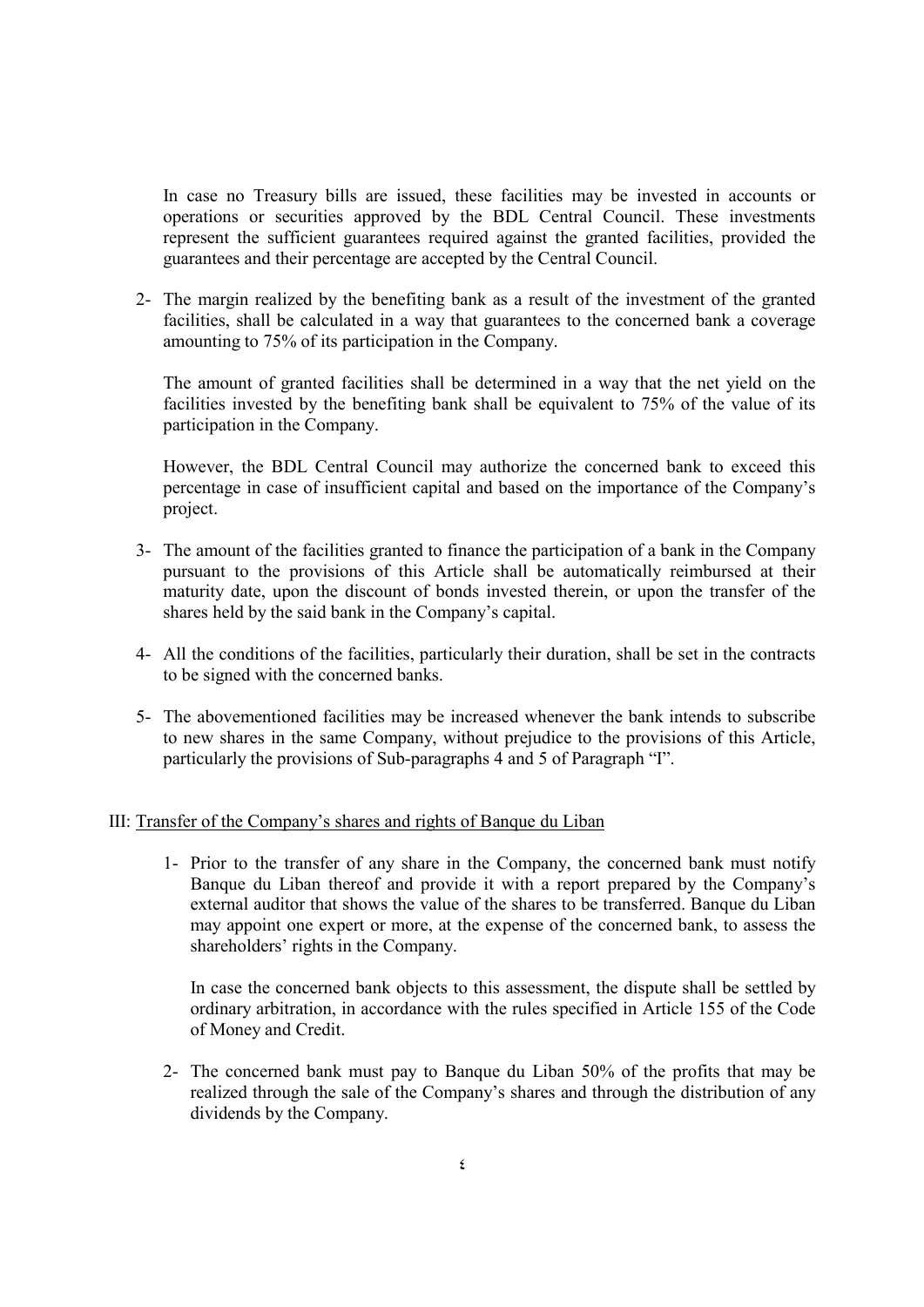3- The amounts and revenues resulting from the sale of shares, excluding the percentage of profits due to Banque du Liban, shall be used either by reinvesting them within a maximum six-month period in shares of new Companies, in accordance with the provisions of this Article and throughout its implementation period, or by increasing the capital of the concerned bank.

## IV: Conditions for BDL approval and required documents:

- 1- The concerned banks wishing to obtain the Central Council's approval to benefit from the provisions of this Article, must submit a request to the Governor's office in three copies, one of which being the original, along with the following documents:
	- a- A document evidencing the identities of the Company's shareholders or founders, the persons intending to participate in the capital subscription and the persons holding or expected to hold senior managerial positions (an individual extract from the Civil Status Register, an identity card, a passport, or a copy of the registration file at the Trade Register if any of the founders or shareholders is a legal entity).
	- b- Statements signed by each of the above-mentioned persons, including their curriculum vitae (degrees, experience and other material information), an accurate assessment of their net worth and all types of companies, in which any of them participate, whether directly or indirectly, or manage, along with the company type and relationship therewith (Chairman of the Board of Directors - member of the Board of Directors - Director - shareholder - partner - general partner - etc. ...).
	- c- A criminal record for each of the above-mentioned persons not more than three months old.
	- d- A statement specifying the percentage of participation of each shareholder or person intending to participate in the Company's capital.
	- e- The Company's bylaws or draft bylaws, and the administrative structure adopted or to be adopted.
	- f- An economic feasibility study regarding the Company and its prospective operations that fall within its scope of work, provided it covers the coming three-year period and includes the balance sheet, income statement, cash flow projections, and the employment opportunities created in the Lebanese market.
	- g- The financial statements of the last three years, as applicable, for previously established Companies.
	- h- The number of employees or persons expected to work in the Company.
	- i- The procedures followed or to be followed by the Company to comply with Corporate Governance principles.
	- j- Any other documents deemed necessary by Banque du Liban.
- 2- The benefiting bank must submit to Banque du Liban, on an annual basis, the Company's following documents:
	- Financial statements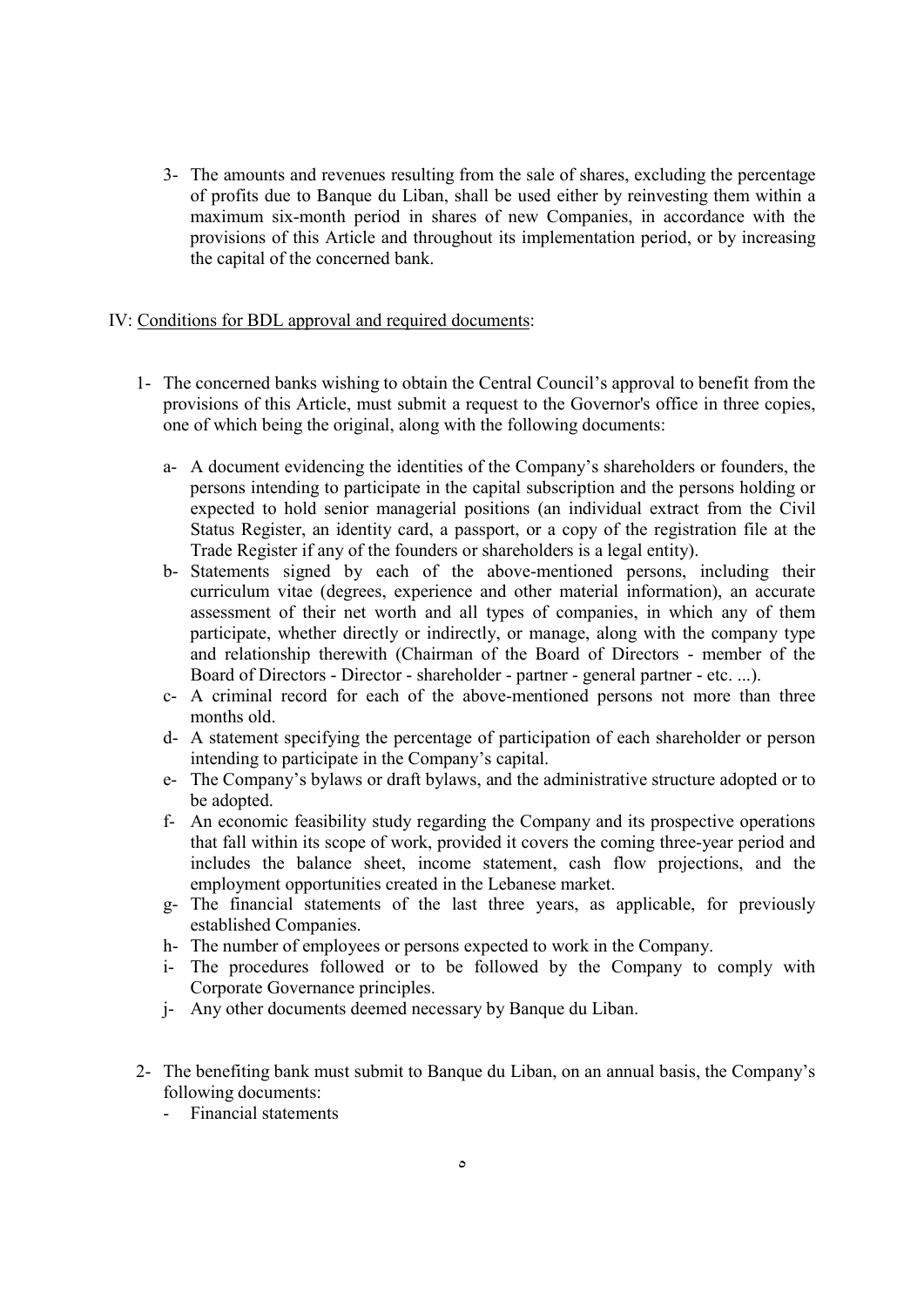- List of shareholders
- List of the members of the Board of Directors, general managers and external auditors.
- The external auditors' report on the Company's business.
- 3- Banque du Liban may, at any time, object to the appointment of a specific person as the Company's external auditor.

# V: Follow-up and sanctions

- 1- The external auditor of the concerned banks shall verify the sound implementation of the provisions of this Article and shall promptly notify the BDL Governor and the Chairman of the Banking Control Commission of any detected violation or discrepancy.
- 2- The Banking Control Commission shall control the sound implementation of the provisions of this Article and shall immediately notify the BDL Governor of any violation thereof.
- 3- Any bank that violates the provisions of this Article shall:
	- a- Immediately reimburse the amount of facilities granted by Banque du Liban for any participation infringing the provisions of this Article.
	- b- Pay an interest amounting to 15% of the value of these facilities, accrued from their granting date until their effective settlement or until the detection of the violation, as decided by Banque du Liban.

# **Article 2:**

Table IN13 attached to Basic Decision No 6116 of March 7, 1996, shall be repealed and replaced with the new attached text.

# **Article 3:**

This Decision shall enter into force upon its issuance.

# **Article 4:**

This Decision shall be published in the Official Gazette.

Beirut,

The Governor of Banque du Liban

Riad Toufic Salamé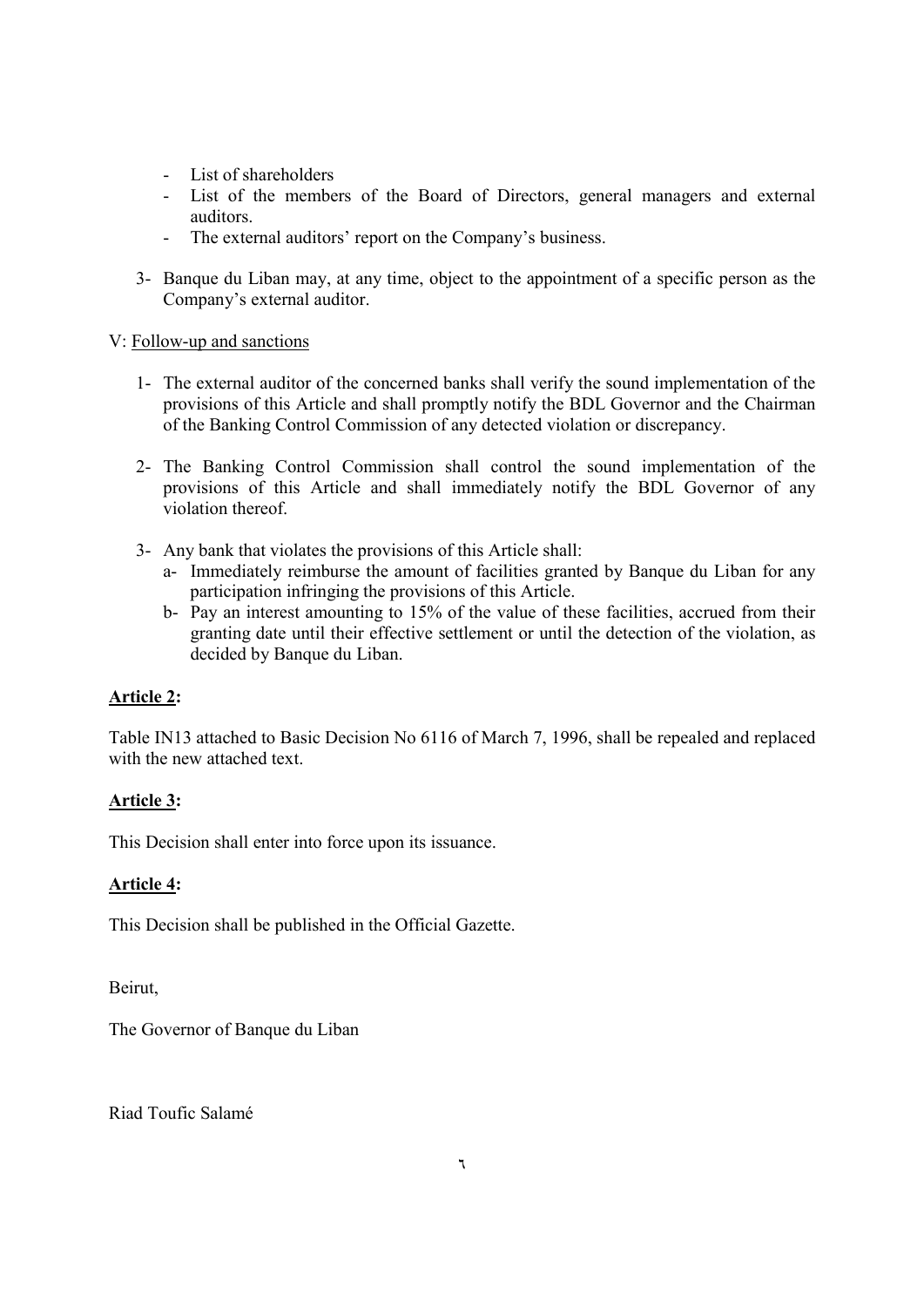# **BDL – Financing Unit**

Statement of Decision No 6116 of March 7, 1996 - Basic Circular No 23

# **Form IN13**

| <b>Serial</b> | Code of          | <b>Loan Category</b>                                                                                                                                                                    | Code of             | <b>Interest Rate</b>                                                                                                | <b>Total Loans</b>             | <b>Ceiling of</b>                          |
|---------------|------------------|-----------------------------------------------------------------------------------------------------------------------------------------------------------------------------------------|---------------------|---------------------------------------------------------------------------------------------------------------------|--------------------------------|--------------------------------------------|
| <b>Number</b> | Loan<br>Category |                                                                                                                                                                                         | Loan<br><b>Type</b> |                                                                                                                     | granted by all<br><b>Banks</b> | <b>Facilities granted</b><br>by <b>BDL</b> |
|               | <b>PRDB</b>      | Loans granted to productive sectors and<br>benefiting from an interest rate subsidy,<br>excluding loans granted with a guarantee from<br>Kafalat S.A.L.                                 |                     |                                                                                                                     | LBP 333 billion                | LBP 50 billion                             |
|               |                  | - of which those granted in Lebanese pound                                                                                                                                              | a3                  | Yield of 2-year Lebanese TBs<br>$+1.075%$                                                                           |                                |                                            |
|               |                  | - of which those granted in foreign currency                                                                                                                                            | a3                  | Three-month Libor rate +<br>$V \cdot V \circ 0$                                                                     |                                |                                            |
|               | <b>RDEV</b>      | Loans granted in Lebanese pound for research<br>and development purposes in productive sectors                                                                                          | rd                  | $\cdot$ Yo <sub>%</sub>                                                                                             | LBP 6.6 billion                | LBP 10 billion                             |
| ٣             | <b>ENVE</b>      | Loans granted in Lebanese pound to finance eco-<br>friendly energy projects, which do not exceed 30<br>million Lebanese pounds each and do not benefit<br>from an interest rate subsidy | ev2                 | $\frac{8.100}{6}$ - (50% of the yield of LBP 150 billion<br>1-year Lebanese TBs)                                    |                                | LBP 225 billion                            |
| $\epsilon$    | <b>ENVB</b>      | Loans granted in Lebanese pound to finance eco-<br>friendly projects, which exceed the amount of 30<br>million Lebanese pounds each and benefit from<br>an interest rate subsidy        | a35                 | Yield on 2-year Lebanese TBs<br>$+ \cdot 10\%$                                                                      | LBP 50 billion                 | LBP 15 billion                             |
| $\circ$       | <b>INFE</b>      | Loans granted to finance eco-friendly energy<br>projects and financed by the EIB (European<br>Investment Bank) and AFD                                                                  |                     |                                                                                                                     | LBP 160 billion                | LBP 240 billion                            |
|               |                  | - of which those that do not benefit from an<br>interest rate subsidy                                                                                                                   | a12                 | Margin of EIB and AFD $+$<br>$0.5\%$ BDL commission +<br>3.75% bank margin less (150%<br>of interest on 1-year TBs) |                                |                                            |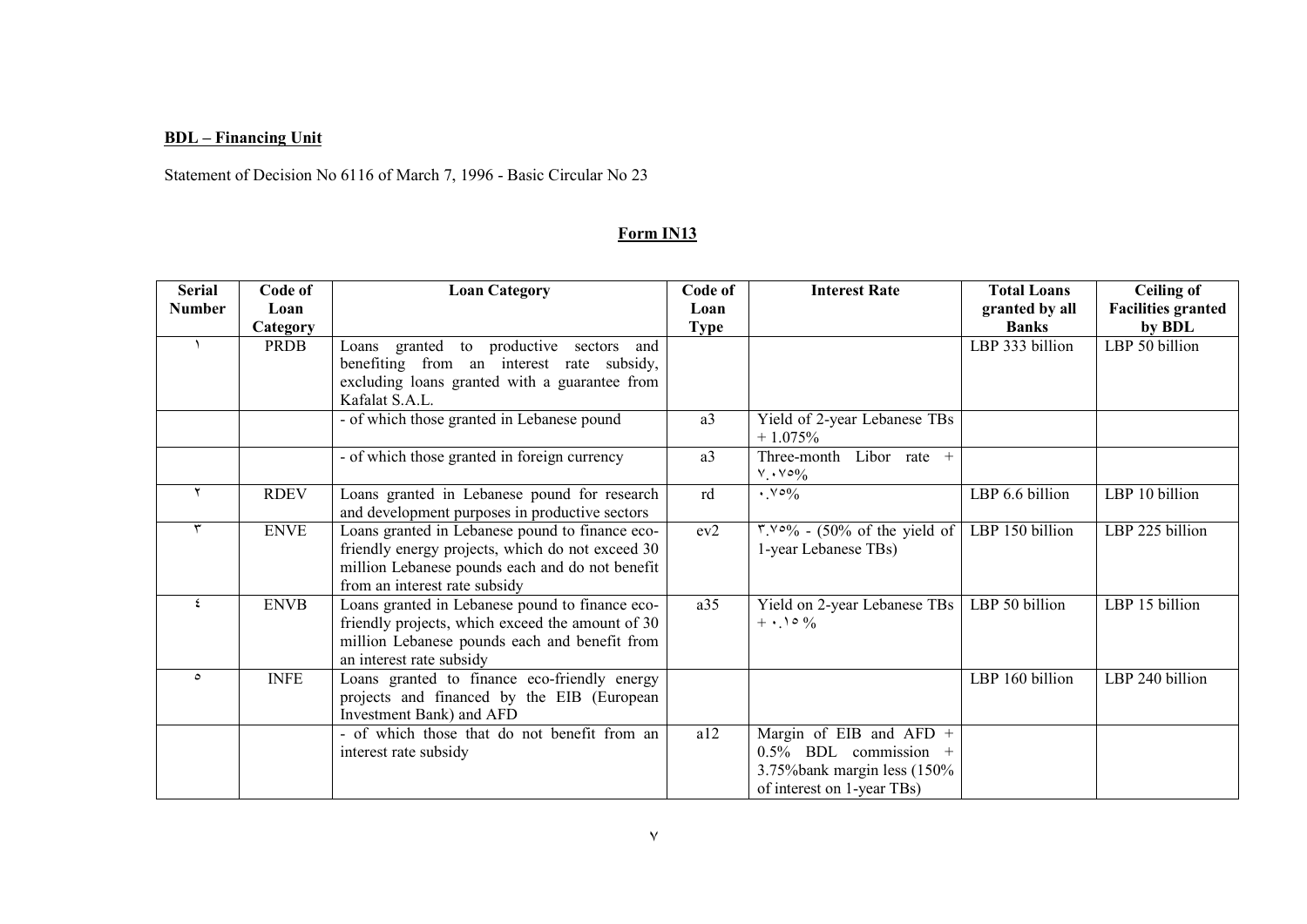|                |             | - of which those that benefit from an interest rate<br>subsidy                                                                                                | a35              | The following rate shall be<br>applied during the subsidy<br>period:                                                                          |                   |                 |
|----------------|-------------|---------------------------------------------------------------------------------------------------------------------------------------------------------------|------------------|-----------------------------------------------------------------------------------------------------------------------------------------------|-------------------|-----------------|
|                |             |                                                                                                                                                               |                  | Margin of EIB and AFD $+$<br>$0.5\%$ BDL commission +<br>$\frac{1}{2}\%$ bank margin less (70%<br>of interest on 1-year TBs)                  |                   |                 |
|                |             |                                                                                                                                                               |                  | The following rate shall be<br>applied after the subsidy<br>period:                                                                           |                   |                 |
|                |             |                                                                                                                                                               |                  | Margin of EIB and AFD $+$<br>$0.5\%$ BDL commission +<br>r.42% bank margin less<br>1- $(70\% \text{ of interest on } 1$ -                     |                   |                 |
|                |             |                                                                                                                                                               |                  | year TBs) for the portion<br>of the balance that equals<br>$5/8$ of the loan, and for<br>eight years at most.<br>$2-$ (150% of interest on 1- |                   |                 |
|                |             |                                                                                                                                                               |                  | year TBs) for the portion<br>of the balance that equals<br>$3/8$ of the loan, and for<br>five years at most.                                  |                   |                 |
| 6              | <b>WBEV</b> | Loans granted to finance eco-friendly projects for<br>pollution reduction and financed by the World<br><b>Bank</b>                                            | a11, a12,<br>a35 | Margin of World Bank + $0.5\%$<br>BDL commission + $\bar{r} \circ \frac{9}{6}$<br>bank margin less (100% of<br>interest on 1-year TBs)        | LBP 23 billion    | LBP 23 billion  |
| $\overline{7}$ | IN09        | Non-housing loans granted in Lebanese pound in<br>accordance with the stipulations of Par. I of<br>Article 10 bis of Basic Decision No 7835 of June<br>2,2001 | n09, n19         | $40\%$ of yield on 1-year<br>Lebanese TBs + $\mathbf{r} \cdot \mathbf{r} \cdot \mathbf{r}$                                                    | LBP 583.3 billion | LBP 350 billion |
| 8              | <b>KAFB</b> | Loans granted to productive sectors in Lebanese<br>pound with a guarantee from Kafalat S.A.L. and<br>benefiting from an interest rate subsidy                 | q2               | 40% of yield on 1-year<br>Lebanese TBs + $\mathbf{r} \cdot \mathbf{r} \cdot \mathbf{r}$                                                       | LBP 83.3 billion  | LBP 50 billion  |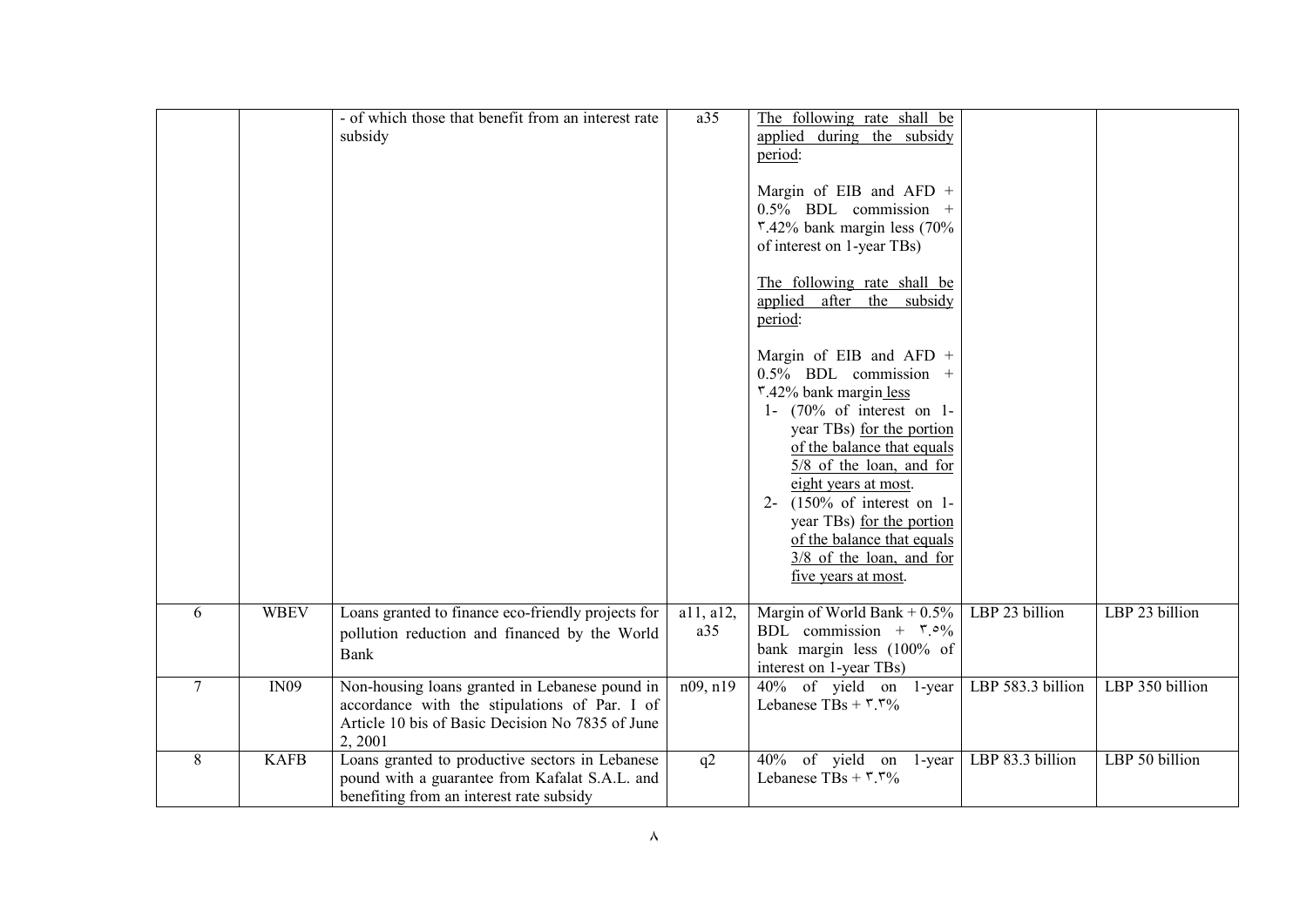| 9               | HIN9        | Housing loans granted in Lebanese pound in<br>accordance with the stipulations of Par. I of<br>Article 10 bis of Basic Decision No 7835 of June<br>2, 2001                                                                                                | n29                    | 40% of yield on 1-year<br>Lebanese TBs + $\mathbf{r} \cdot \mathbf{r} \cdot \mathbf{r}$ | LBP 667 billion | LBP 400 billion  |
|-----------------|-------------|-----------------------------------------------------------------------------------------------------------------------------------------------------------------------------------------------------------------------------------------------------------|------------------------|-----------------------------------------------------------------------------------------|-----------------|------------------|
| 10              | <b>HEPH</b> | Housing loans granted in Lebanese pound under<br>the Protocol signed with the Public Housing<br>Institution                                                                                                                                               | p                      | $\overline{20\%}$ of yield on 2-year<br>Lebanese TBs + $\frac{100}{6}$                  | LBP 600 billion | LBP 480 billion  |
| $\overline{11}$ | <b>HMLT</b> | Housing loans granted in Lebanese pound under<br>the Protocol signed between banks and the<br>Housing System for Military Volunteers                                                                                                                      | m1                     | $Y_1Y_0/6$                                                                              | LBP 62 billion  | LBP 62 billion   |
| $\overline{12}$ | <b>HJUR</b> | Housing loans granted in Lebanese pound under<br>the Cooperation Protocol signed between banks<br>and the Cooperative Fund of Judges                                                                                                                      | $\overline{\text{ir}}$ | $Y_1Y_0/6$                                                                              | LBP 22 billion  | LBP 22 billion   |
| $\overline{13}$ | <b>HDPL</b> | Housing loans granted to displaced under the<br>Cooperation Protocol signed between banks and<br>the Ministry of Displaced                                                                                                                                | dp                     | $Y_1Y_0/$                                                                               | LBP 30 billion  | LBP 30 billion   |
| 14              | <b>HFSI</b> | Housing loans granted in Lebanese pound under<br>the Cooperation Protocol signed between banks<br>and the General Directorate of Internal Security<br>Forces                                                                                              | fs                     | $Y_1Y_0/6$                                                                              | LBP 50 billion  | LBP 50 billion   |
| 15              | <b>HDSG</b> | Housing loans granted in Lebanese pound under<br>the Cooperation Protocol signed between banks<br>and the General Directorate of General Security                                                                                                         | sg                     | $Y_1Y_0/6$                                                                              | LBP 30 billion  | LBP 30 billion   |
| 16              | <b>EDUS</b> | Loans granted in Lebanese pound for the purpose<br>of continuing studies in higher education<br>institutions                                                                                                                                              | $\mathbf{u}$           | $\mathfrak{r}$ .0%                                                                      | LBP 30 billion  | LBP 30 billion   |
| 17              | <b>EVES</b> | Loans granted in Lebanese pound to finance eco-<br>friendly energy projects and which do not exceed<br>30 million Lebanese pounds each and do not<br>benefit from an interest rate subsidy                                                                | ev2                    | $\cdot$ Yo <sub>%</sub>                                                                 | LBP 10 billion  | LBP 15 billion   |
| 18              | <b>EVER</b> | Loans granted in Lebanese pound to finance the<br>purchase of solar energy systems in rural areas at<br>cost price, with UNDP cooperation, and which do<br>not exceed 30 million Lebanese pounds each and<br>do not benefit from an interest rate subsidy | ev2                    | $\cdot$ Yo <sub>%</sub>                                                                 | LBP 10 billion  | LBP 15 billion   |
| 19              | <b>ENTP</b> | granted in Lebanese<br>Loans<br>pound<br>to<br>entrepreneurs in order to develop new projects in                                                                                                                                                          | $\sin$                 | $\cdot$ . $\vee \circ \frac{9}{6}$                                                      | LBP 7 billion   | LBP 10.5 billion |